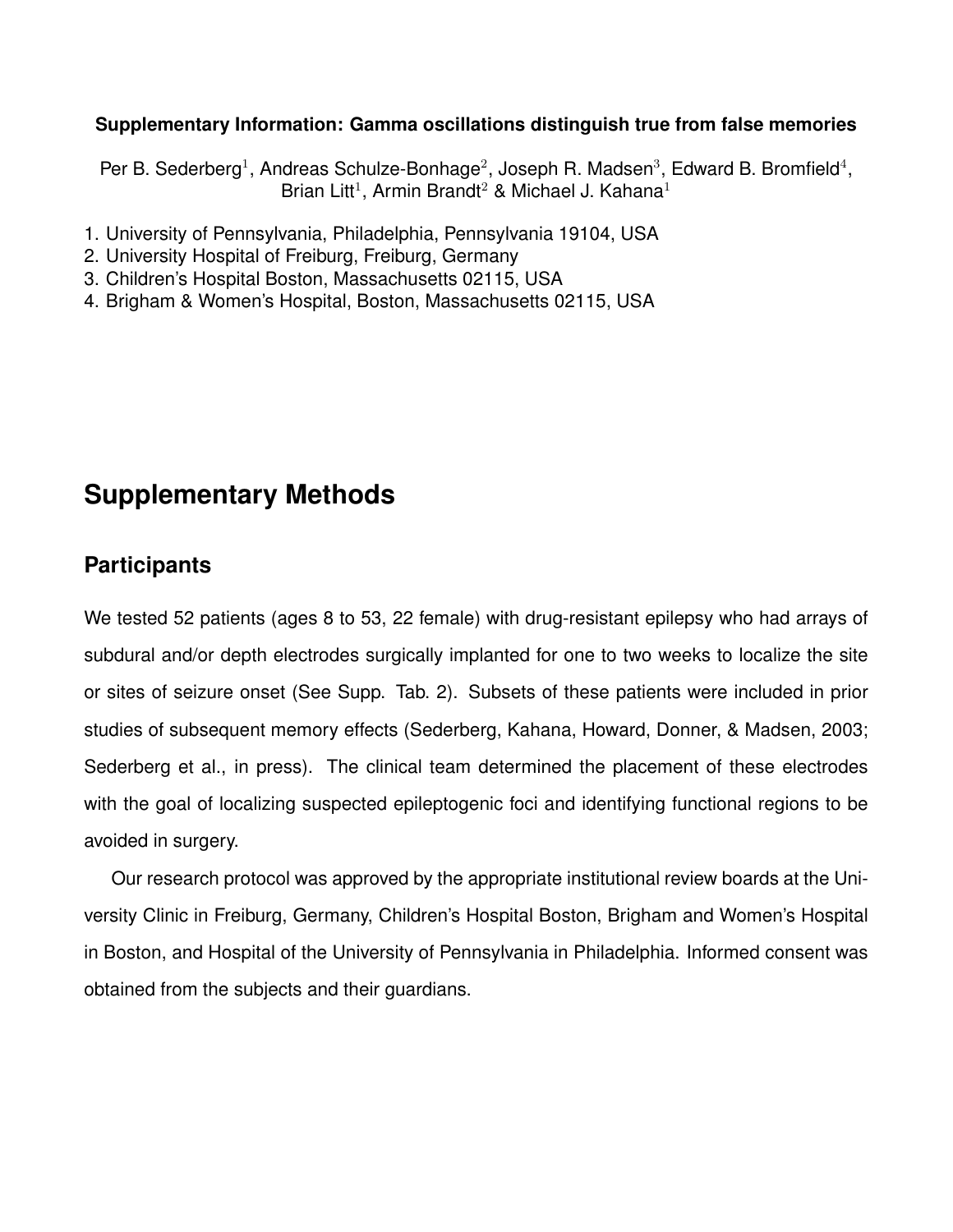### **Behavioral methods**

Subjects studied lists of words for a delayed free-recall task. Lists were composed of 15 or 20 common nouns, chosen at random and without replacement from a pool of either English or German high-frequency nouns (http://memory.psych.upenn.edu/wordpools.php), depending on the subject's native language. 21 subjects received 20-item lists, while the remaining 31 subjects received 15-item lists. Over the course of 1 to 5 sessions, subjects received between 9 and 60 study-test lists (the number of trials completed depended on the patient's interest and availability for testing). A computer controlled the stimulus presentations and recorded subjects' responses. At the start of each trial, a plus sign appeared at the center of the screen to alert subjects to the upcoming word presentation and to encourage them to fixate on the center of the screen. The plus sign appeared for 1600 ms, followed by an 800 to 1200 ms blank inter-stimulus interval (ISI). The computer then displayed each list item in capital letters for 1600 ms, and was followed by an 800 to 1200 ms blank ISI. This temporal jitter served to decorrelate the physiological responses from successive word presentations. To ensure that each word was attended to, we asked subjects to read each word aloud as soon as it appeared.

Immediately after each list presentation, subjects were given a series of simple arithmetic problems. Each problem took the form of  $A + B + C = ?$ , where A, B, and C were randomly chosen positive or negative integers from the set 1–9. Subjects were asked to respond vocally as soon as they knew the answer, and the experimenter typed their answer into the keyboard. After subjects solved arithmetic problems for  $\sim$  18 s, a row of asterisks, accompanied by a tone, signaled the start of the recall period. Subjects were given 45 s to recall list items in any order. Vocal responses, digitally recorded during the trial, were scored for analysis following each session (Sederberg et al., 2003, 2006, in press).

For comparisons between successful and unsuccessful encoding, we categorized all word presentation events based upon whether they were subsequently recalled or not recalled. The 52 subjects recalled  $23.2 \pm 1.2\%$  of the words on each list. To compare true and false memories, we separated correct from incorrect responses. After removing repetitions of correct responses,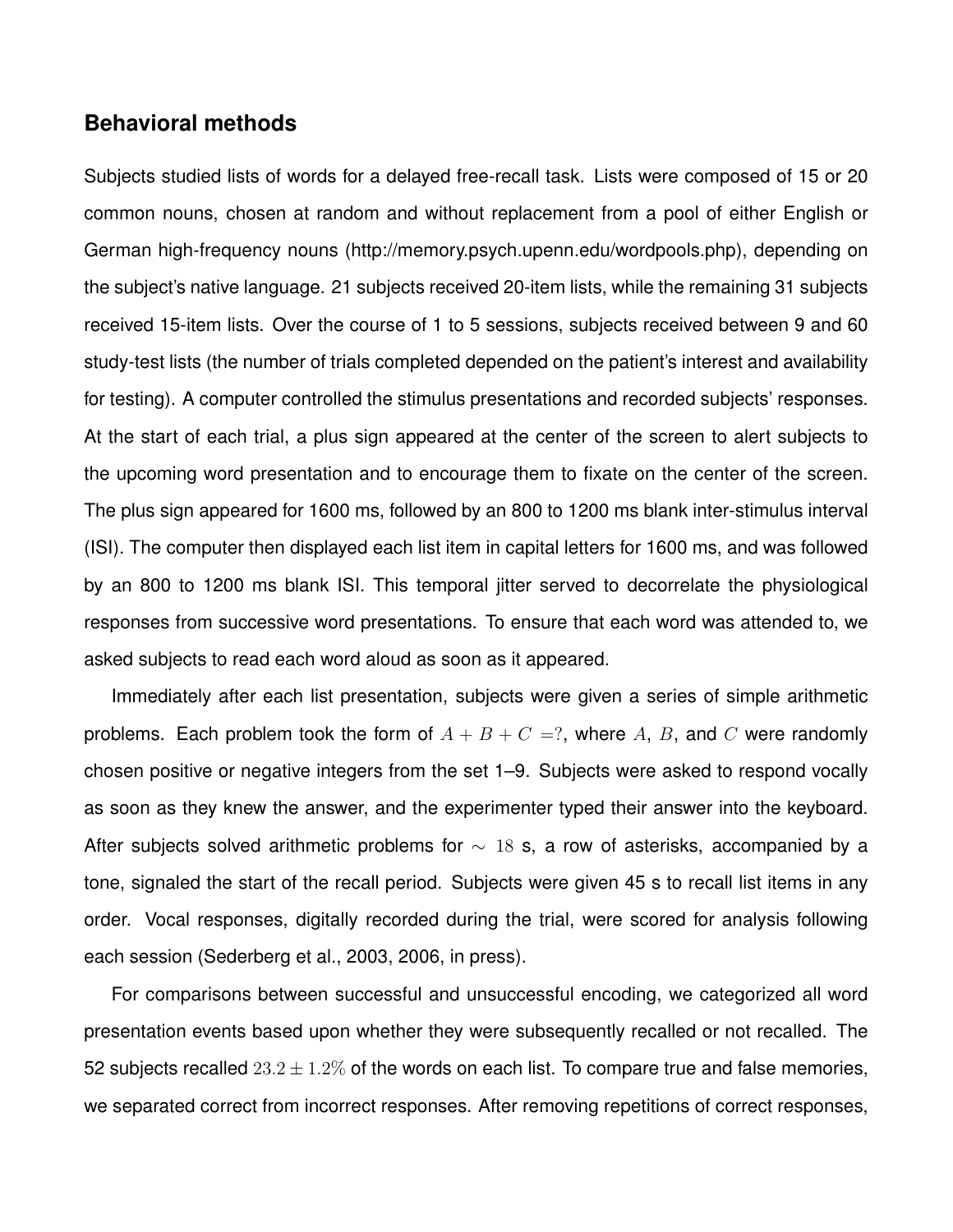subjects made correct responses  $72.9 \pm 2.4\%$  of the time, while the remaining incorrect responses were either words from prior lists or words that were not presented. For EEG analysis, any response that occurred within 2 s of a prior response was discarded to avoid overlap with the prior vocalization. After applying the above criteria, any subject who did not make at least 6 incorrect responses was discarded from the EEG retrieval analysis. The remaining 32 subjects made correct recalls  $67.0 \pm 2.4\%$  of the time. Note that 67% correct recalls refers to the percentage of responses that were correct out of the total number of responses, not the percentage of words on the list that were correctly recalled.

## **iEEG recordings**

The iEEG signal was recorded from either subdural grids or depth electrodes. The signal was recorded by means of a Bio-Logic, XLTek, Neurofile, or Nicolet EEG system. Depending on the amplifier, the signals were sampled at 200, 256, 500, 512, or 1024 Hz and band-passfiltered between 0.3 and 70 Hz or between 0.1 and 100 Hz. Data were subsequently notchfiltered with a Butterworth filter with zero phase distortion at 50 or 60 Hz to eliminate electrical line and equipment noise. Individual word presentation and retrieval events were scanned for artifacts (e.g., spikes) and were discarded if the kurtosis of the amplitude distribution of the signal exceeded a threshold of 5 (Delorme, Makeig, & Sejnowski, 2001).

To synchronize the electrophysiological recordings with behavioral events, the experimental computer sent pulses through the parallel or USB port via an optical isolator into an unused recording channel or digital input on the amplifier. The time stamps associated with these pulses aligned the experimental computer's clock with the iEEG clock to a precision well under the sampling interval of the iEEG recording  $(< 4 \text{ ms})$ . For all subjects, the locations of the electrodes were determined by means of coregistered post-operative CTs and pre-operative MRIs, or from post-operative MRIs, by an indirect stereotactic technique and converted into Talairach coordinates.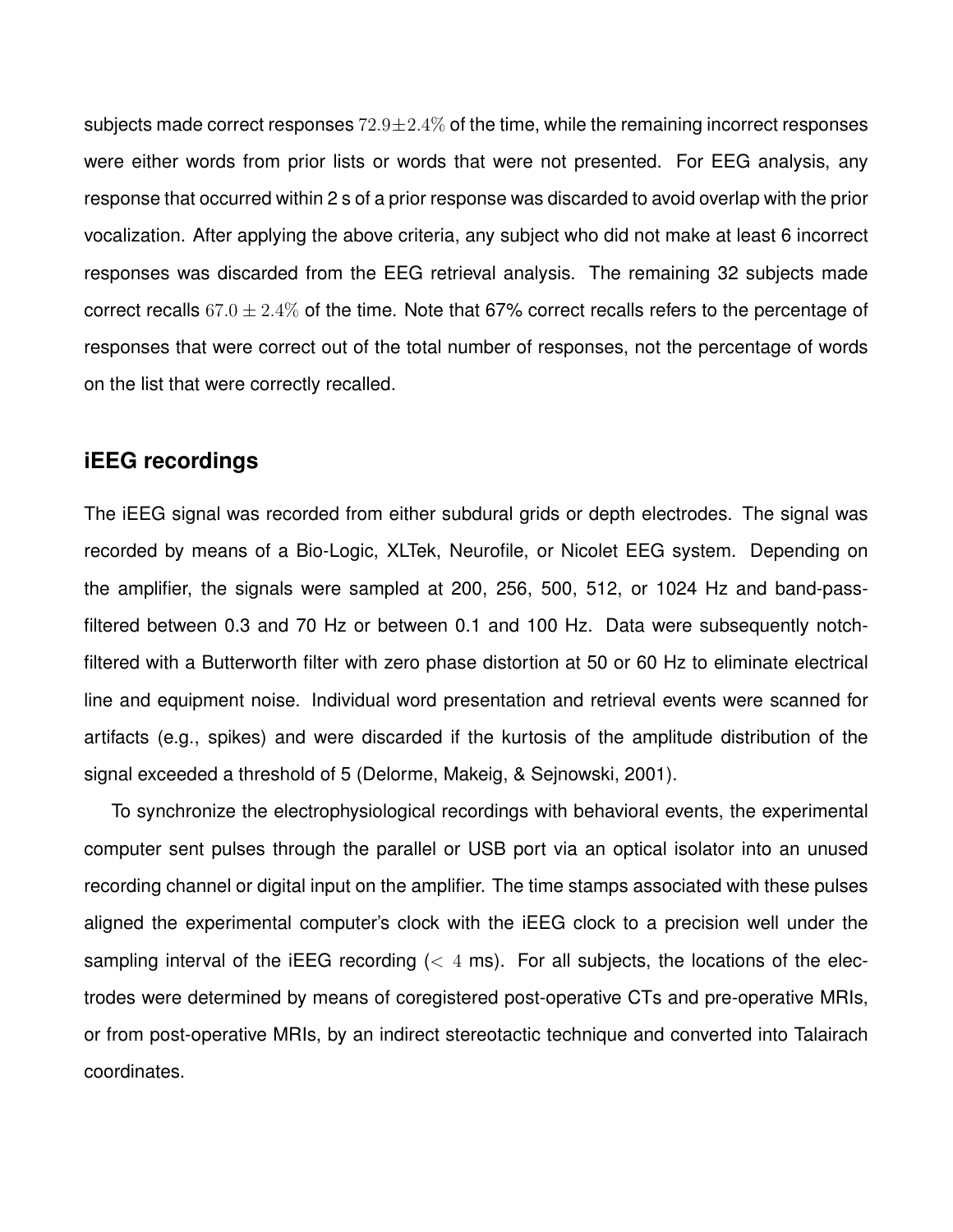### **Data analysis**

After down-sampling the data to 200 Hz, we used the Morlet wavelet transform (with a wavenumber of 6) to compute spectral power as a function of time for all our EEG signals. For encoding events, wavelet power was calculated from -500 to 2000 ms around the onset of each word presentation. At retrieval, wavelet power was calculated from -1000 to 500 ms around the onset of each response vocalization. For all wavelet transformations we added a 1 s window on either side of the events to avoid edge artifacts. We then log-transformed and down-sampled the power to 50 Hz. Frequencies were sampled logarithmically at 46 intervals between 2 and 100 Hz and split into six distinct bands— 2 to 4 Hz (delta), 4 to 8 Hz (theta), 10 to 14 Hz (alpha), 16 to 26 Hz (beta), 28 to 42 Hz (low gamma), and 44 to 100 Hz (high gamma)— by taking the mean of the log-transformed power in each frequency band.

A Wilcoxon rank sum test was then used for the two comparisons: between recalled and not recalled encoding events and between correct and incorrect recall events. At encoding, we tested for differences in the mean log-transformed wavelet power during the period from 0 to 2000 ms after presentation onset. At retrieval, we tested for differences in mean log-transformed wavelet power in the 500 ms prior to a response. These comparisons were made separately for each electrode and at each frequency.

We used a permutation procedure to generate an unbiased empirical estimate of the Type I error rate (Efron, 1979; Sederberg et al., 2003). First, we generated 1,000 random samples of the experimental data by randomly swapping items from each condition (for example, in the retrieval comparison, we swapped correct and incorrect recalls, keeping the number in each condition constant). Next, we performed the Wilcoxon rank sum test on the 1,000 random shuffles of data. To account for correlations between electrodes we used the same 1000 permutations for all electrodes within a single subject.

To calculate the significance of the power differences aggregated across subjects for specific regions, we performed region of interest (ROI) analyses that combined the significance values for all electrodes in a region. First, cortical electrodes were categorized into Brodmann areas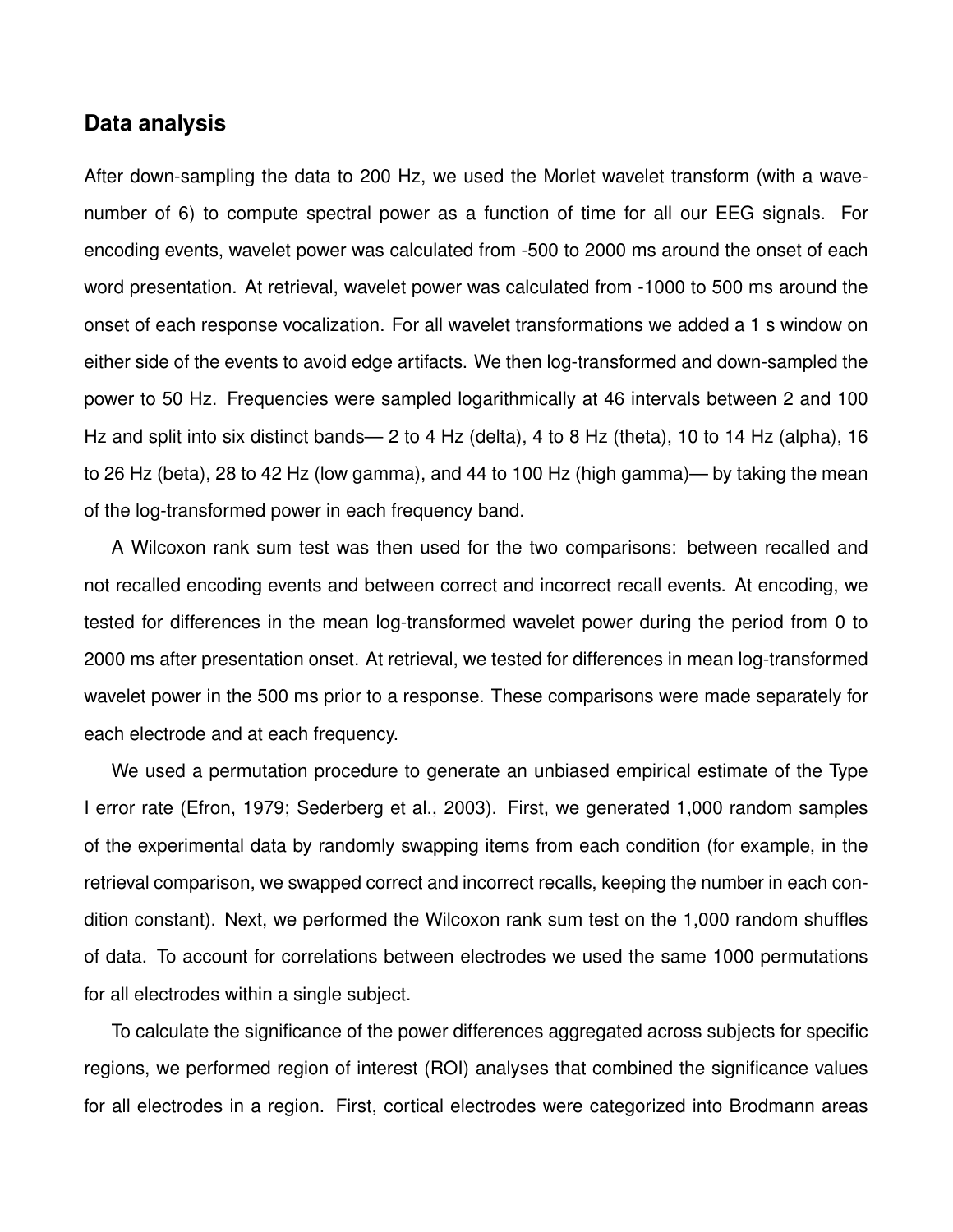by means of the Talairach Daemon (Lancaster et al., 2000) and hippocampal electrodes were identified via CT scans and MRIs by the clinical team. For a region to exhibit an aggregate effect across subjects, we required that at least 5 subjects contribute electrodes to that region. We next applied the inverse normal transformation (Z score) to both the  $p$  value obtained by comparing the actual events from each condition and the distribution of  $p$  values from the permutation test (Gibbons & Shanken, 1987). This was done at each frequency and for each electrode in a region. To ensure that each subject contributed equally to the aggregate significance value, we calculated the mean of the within-subject  $Z$  scores across all of their electrodes in a particular region, and then summed the mean  $Z$  scores across subjects, thus producing a summed  $Z$  score and an empirically determined random distribution of summed  $Z$  scores of what would have been expected by chance in that region. The point at which a summed  $Z$  score fell within the empirical distribution of summed Z scores provided the  $p$  value for the significance of that region. To correct for multiple comparisons we determined a  $p$  value threshold for each frequency band to apply to each region by means of the false discovery rate method with  $\alpha = .1$  (Genovese, Lazar, & Nichols, 2002). Thus, we determined a  $p$  value threshold that would quarantee that no more than 10.0% of the regions that exceeded that threshold for that comparison were not significant.

To visualize the results of the ROI analysis, we overlaid the Brodmann areas defined by the Talairach Daemon on the standard MNI brain by using information in the WFU PickAtlas toolbox (Maldjian, Laurienti, Kraft, & Burdette, 2003).

To determine the correlation between the power differences between successful and unsuccessful encoding and the differences between correct and incorrect responses, we first determined a p value, defined as the point where the summed  $Z$  scores fell in the distribution of empirical summed  $Z$  scores, quantifying the significance of the encoding and retrieval effects for each region. Next, we calculated a Pearson's correlation, across all regions with electrodes from greater than 5 subjects, between the inverse normal of the  $p$  values at encoding to the  $p$ values at retrieval. To test for differences between correlations of different frequency bands, we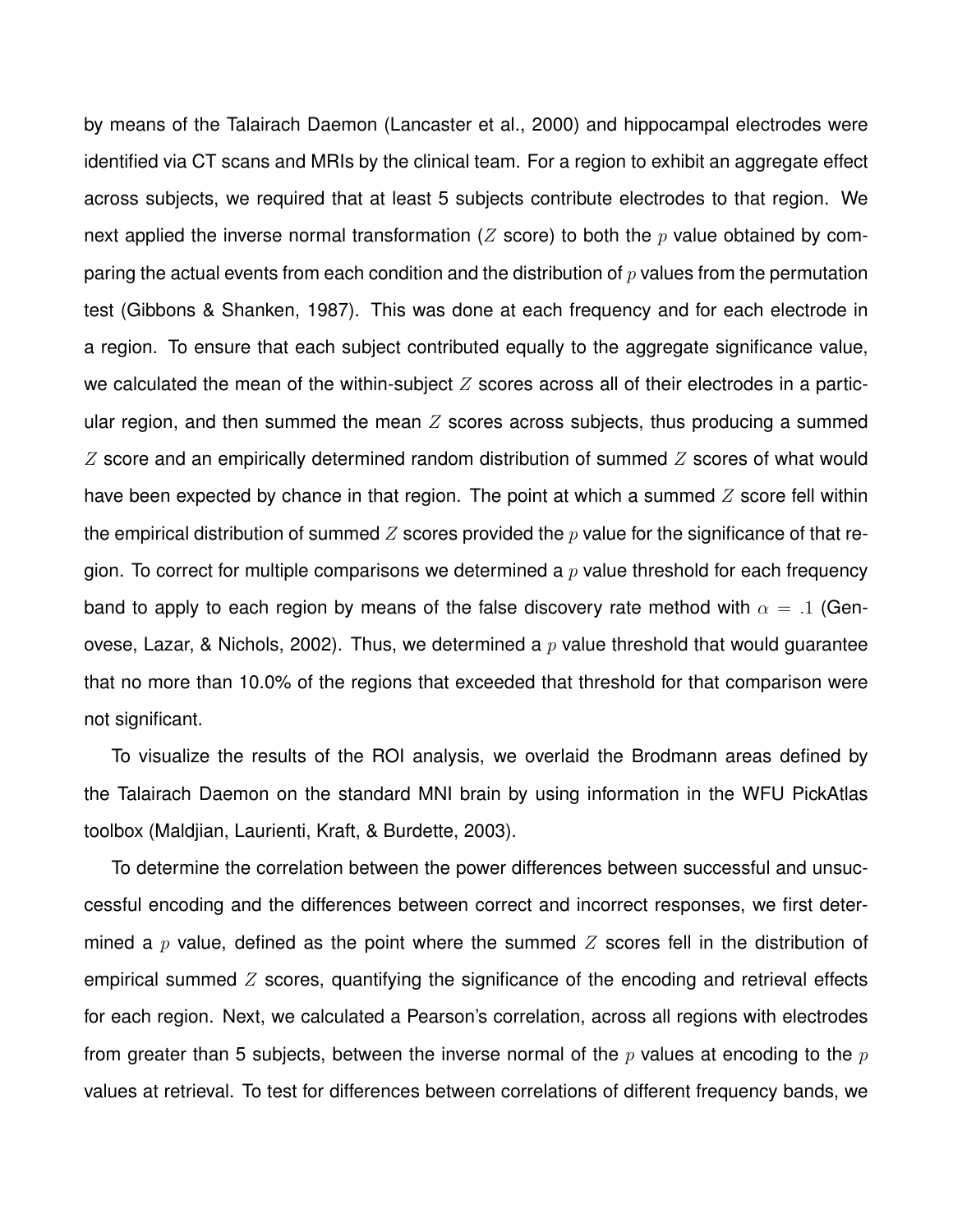performed a Fisher's two-tailed test for the difference between two independent correlations with an alpha value of .05.

To illustrate the timing of the significant differences between conditions for individual regions, we plotted mean power as a function of time across all electrodes in a region for each condition. To normalize power values to combine across subjects for presentation purposes, we smoothed the power over time with a low-pass filter set at 5 Hz and  $Z$ -transformed the power of a subject's events at each electrode, based on the mean and standard deviation of either the subject's encoding or retrieval events.

To determine the significance at each point in time, we performed a permutation test as described above, but with 250 shuffles of the data at each time point. Thus, for each region of interest we had a summed  $Z$  score and an empirical distribution of summed  $Z$  scores at each point in time, which we then converted to  $p$  values based on where the actual summed  $Z$  fell into the empirical distribution. We then applied a threshold of  $p \le 0.025$  to determine significant time-points for each comparison.

# **Left Right # Elec. # Subj. # Elec. # Subj. Hippocampal** 100 20 86 19 **Frontal** 654 28 616 29

|  | <b>Supplementary Results</b> |  |
|--|------------------------------|--|
|--|------------------------------|--|

| <b>Parietal</b>  | 43 | ◡ |          |         |
|------------------|----|---|----------|---------|
| <b>Occipital</b> | 50 |   | oο<br>ပပ | די<br>w |

**Temporal** 891 36 808 35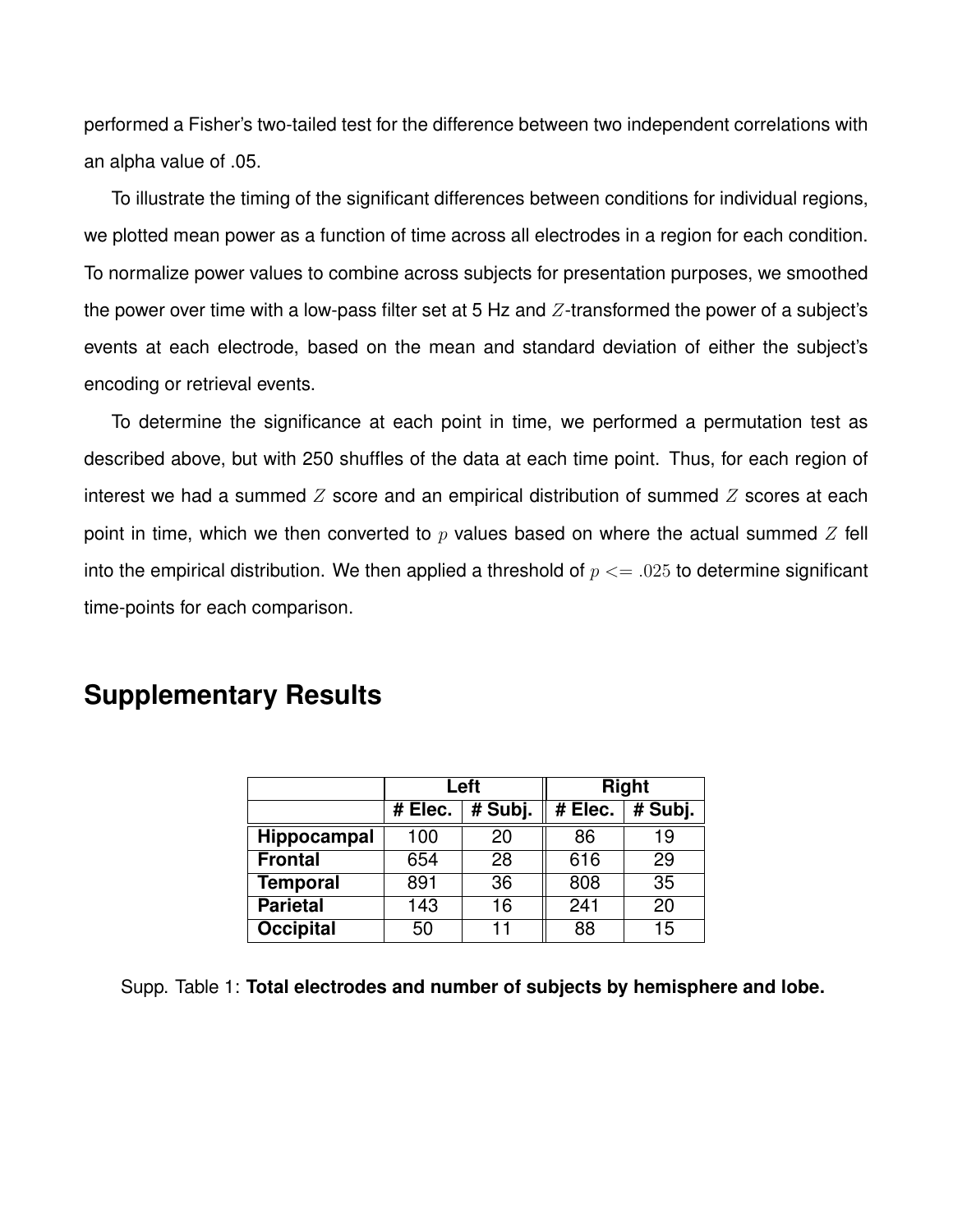| Id.                     | Age                    | Gender                  | Handed./Lang.                 | % Rec. | # Elec.          | <b>Resection Area</b>                |
|-------------------------|------------------------|-------------------------|-------------------------------|--------|------------------|--------------------------------------|
| $\mathbf{1}$            | 33                     | F                       | R Hand.                       | 19.6   | 58               | R Temporal                           |
| $\overline{2}$          | $\overline{51}$        | F                       | R Hand.                       | 22.0   | $\overline{40}$  | <b>None</b>                          |
| $\overline{3}$          | 32                     | M                       | R Hand.                       | 36.2   | $\overline{32}$  | R Anterior Temporal                  |
| $\overline{\mathbf{4}}$ | 40                     | M                       | R Hand.                       | 28.8   | $\overline{93}$  | <b>R</b> Frontal                     |
| $\overline{5}$          | 44                     | M                       | R Hand.                       | 20.4   | $\overline{16}$  | None                                 |
| $\overline{6}$          | $\overline{27}$        | M                       | R Hand.                       | 26.7   | 64               | R Inferior/ Posterior Temporal       |
| $\overline{7}$          | $\overline{13}$        | F                       | R Hand.                       | 24.6   | $\overline{63}$  | L Amygdala/ Anterior Hippocampus     |
| 8                       | $\overline{12}$        | F                       | R Hand.                       | 16.2   | 102              | R Motor-Sensory Transection          |
| $\overline{9}$          | $\overline{17}$        | $\overline{\mathsf{M}}$ | R Hand.                       | 19.8   | 63               | L Inferior/ Medial Temporal          |
| $\overline{10}$         | $\overline{15}$        | M                       | R Hand.                       | 28.7   | $\overline{122}$ | <b>L</b> Anterior Frontal            |
| $\overline{11}$         | $\overline{11}$        | $\overline{\mathsf{M}}$ | R Hand.                       | 17.9   | 101              | R Angular Gyrus                      |
| $\overline{12}$         | $\overline{14}$        | F                       | R Hand.                       | 34.7   | $\overline{71}$  | L Temporal                           |
| $\overline{13}$         | $\overline{8}$         | F                       | R Hand.                       | 26.7   | $\overline{78}$  | R Temporal                           |
| $\overline{14}$         | $\overline{17}$        | M                       | R Hand.                       | 11.5   | $\overline{82}$  | L Temporal                           |
| $\overline{15}$         | $\overline{20}$        | F                       | R Hand.                       | 33.0   | 127              | L Frontal                            |
| 16                      | $\overline{14}$        | M                       | R Hand.                       | 24.1   | 89               | R Temporal/ Occipital                |
| $\overline{17}$         | $\overline{19}$        | F                       | R Hand.                       | 18.4   | $\overline{115}$ | <b>None</b>                          |
| 18                      | 16                     | M                       | R Hand.                       | 31.7   | 153              | L Frontal                            |
| $\overline{19}$         | $\overline{12}$        | $\overline{\mathsf{M}}$ | L Hand.                       | 23.1   | $\overline{80}$  | L Temporal                           |
| 20                      | $\overline{13}$        | M                       | R Hand.                       | 33.3   | $\overline{71}$  | L Anterior Temporal                  |
| $\overline{21}$         | $\overline{33}$        | M                       | R Hand.                       | 23.9   | $\overline{94}$  | None                                 |
| $\overline{22}$         | $\overline{25}$        | M                       | R Hand.                       | 25.0   | 82               | R Temporo-Parietal                   |
| $\overline{23}$         | $\overline{31}$        | $\overline{\mathsf{M}}$ | L Lang.                       | 13.3   | $\overline{55}$  | Selective L Amygdala/ Hippocampus    |
| $\overline{24}$         | $\overline{41}$        | F                       | R Hand.                       | 16.4   | 62               | <b>R</b> Pre-central                 |
| 25                      | 34                     | F                       | $\overline{\mathsf{L}}$ Lang. | 27.1   | 38               | L Temporal                           |
| $\overline{26}$         | $\overline{45}$        | F                       | L Lang.                       | 16.9   | 99               | L Frontal                            |
| 27                      | 46                     | F                       | L Lang.                       | 16.7   | 14               | <b>None</b>                          |
| 28                      | $\overline{20}$        | $\overline{\mathsf{M}}$ | R Hand.                       | 16.2   | $\overline{82}$  | R Temporo-Occipital                  |
| $\overline{29}$         | $\overline{53}$        | F                       | L Lang.                       | 16.3   | 40               | Radiation of L Hippocampal Sclerosis |
| 30                      | 50                     | M                       | R Hand.                       | 20.0   | 67               | L Temporal                           |
| $\overline{31}$         | $\overline{28}$        | M                       | L Lang.                       | 14.2   | 108              | L Frontal & L Posterior Temporal     |
| 32                      | $\overline{37}$        | F                       | L Lang.                       | 21.7   | $\overline{30}$  | Selective R Amygdala/ Hippocampus    |
| 33                      | 18                     | M                       | Lang.                         | 40.3   | 29               | Selective R Amygdala/ Hippocampus    |
| $\overline{34}$         | $\overline{23}$        | $\overline{\mathsf{M}}$ | L Lang.                       | 34.5   | $\overline{56}$  | <b>None</b>                          |
| 35                      | 21                     | Μ                       | L Lang.                       | 32.7   | 76               | R Temporal                           |
| $\overline{36}$         | $\overline{35}$        | F                       | Lang.                         | 21.2   | 120              | <b>R</b> Frontal                     |
| 37                      | 37                     | F                       | Lang.                         | 32.5   | 42               | <b>None</b>                          |
| 38                      | $\overline{19}$        | M                       | L Lang.                       | 37.0   | $\overline{72}$  | L Temporal                           |
| 39                      | 41                     | F                       | R Hand.                       | 14.1   | 28               | <b>None</b>                          |
| 40                      | $\overline{21}$        | F                       | R Hand.                       | 23.8   | 63               | R Central                            |
| $\overline{41}$         | 43                     | F                       | R Hand.                       | 11.0   | $\overline{55}$  | R and L Temporal                     |
|                         | Continued on next page |                         |                               |        |                  |                                      |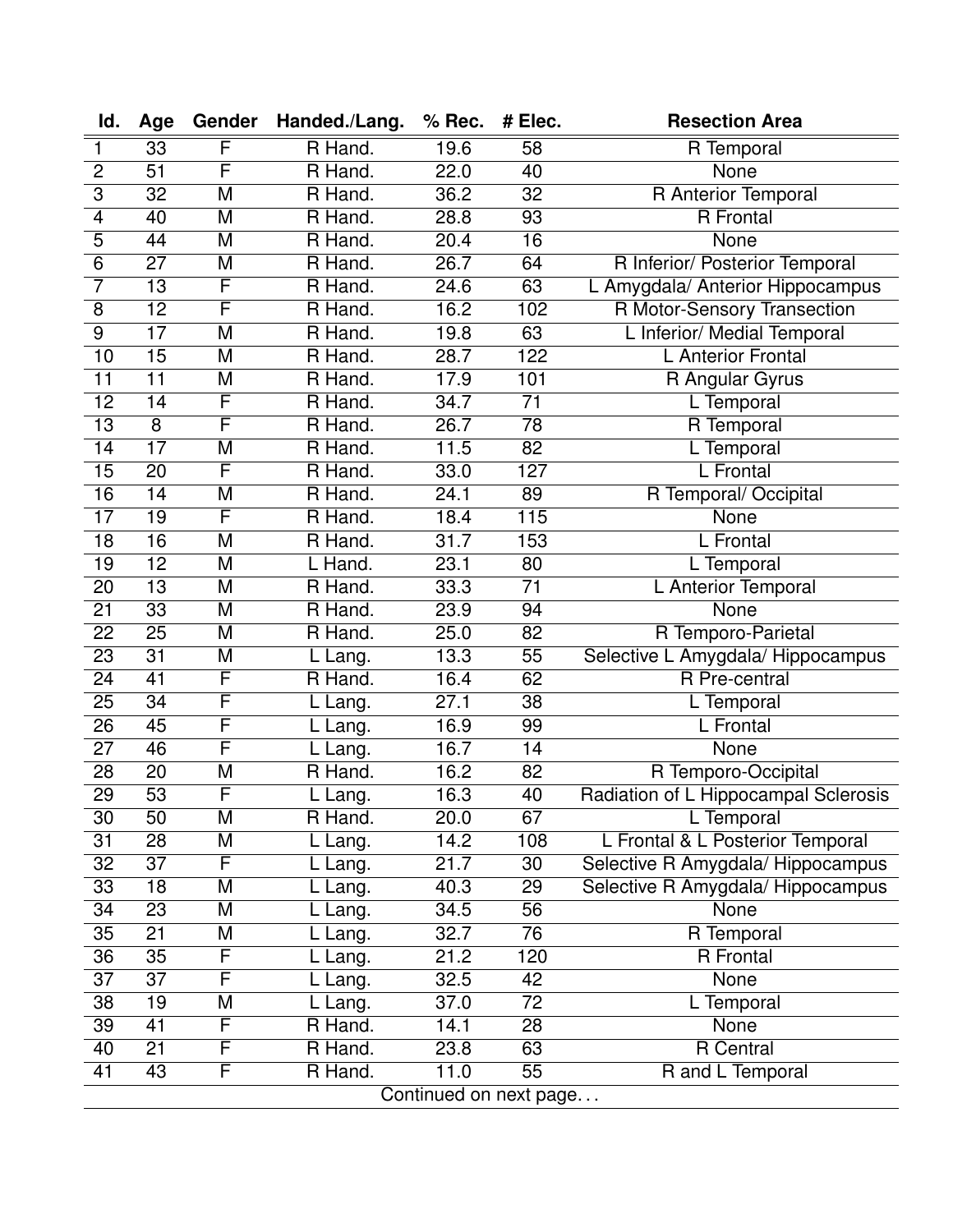| ld. | Age | Gender | Handed./Lang. | $%$ Rec. | $#$ Elec. | <b>Resection Area</b> |
|-----|-----|--------|---------------|----------|-----------|-----------------------|
| 42  | 19  | M      | R Hand.       | 32.0     | 29        | None                  |
| 43  | 21  | M      | R Hand.       | 51.7     | 69        | None                  |
| 44  | 35  | F      | R Hand.       | 19.6     | 56        | L Temporal            |
| 45  | 25  | M      | R Hand.       | 33.3     | 82        | L Frontal             |
| 46  | 45  | F      | R Hand.       | 31.9     | 88        | R Temporal            |
| 47  | 38  | M      | R Hand.       | 22.5     | 60        | R Temporal            |
| 48  | 30  | M      | R Hand.       | 18.9     | 85        | None                  |
| 49  | 43  | M      | R Hand.       | 17.2     | 64        | None                  |
| 50  | 36  | M      | R Hand.       | 15.6     | 81        | L Anterior Temporal   |
| 51  | 25  | M      | R Hand.       | 22.5     | 57        | R Temporal            |
| 52  | 18  | F      | R Hand.       | 23.1     | 74        | None                  |

Supp. Table 2: **Patient demographics.** This table provides the patients' age, gender, handedness or language mapping, percent recalled on the free-recall task, number of electrodes included in the analyses, and subsequent resection information. The 52 patients contributed 3,677 total electrodes and had 23.2% mean recall performance.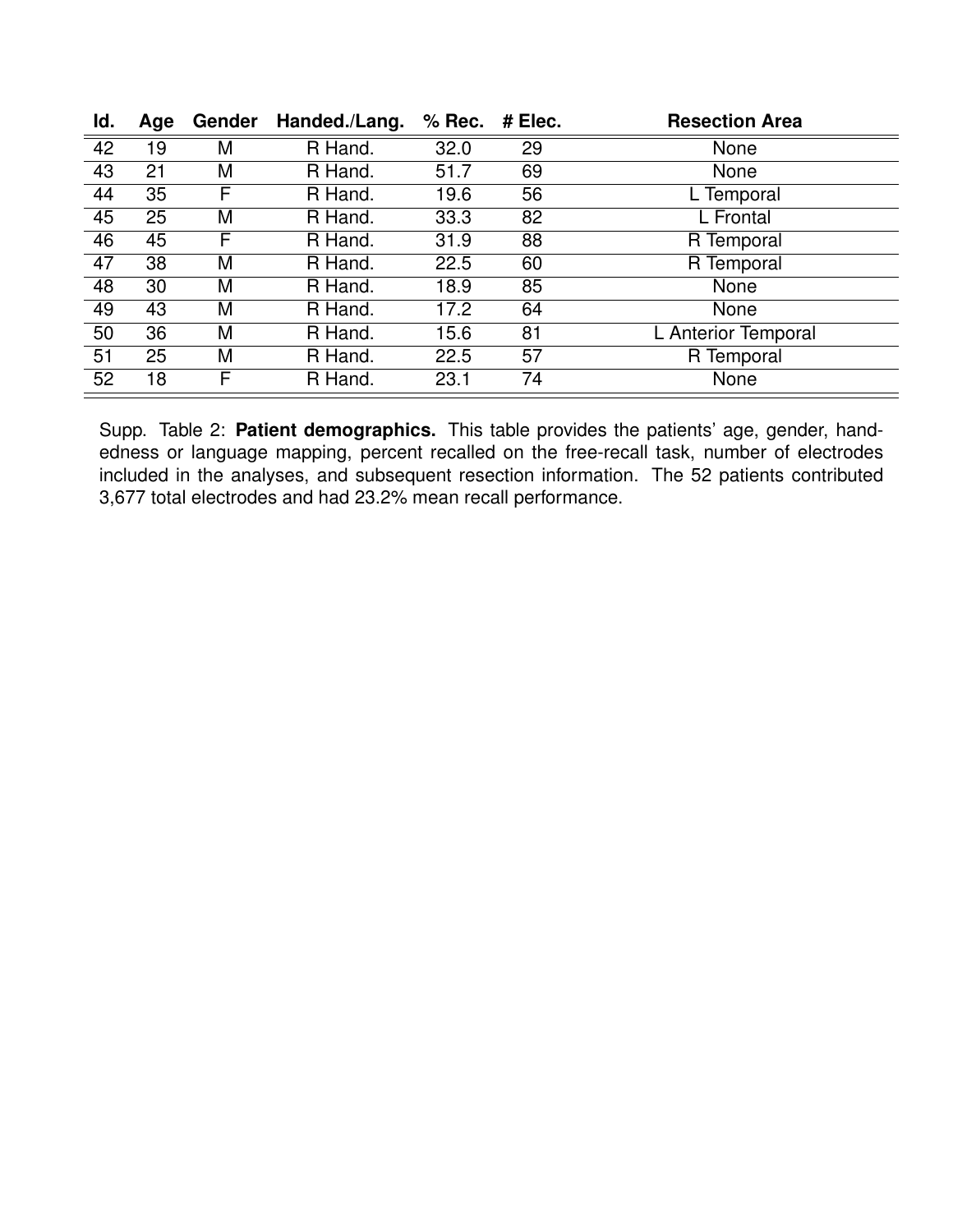|                                    | <b>Successful Encoding</b> | <b>Correct Retrieval</b> |
|------------------------------------|----------------------------|--------------------------|
| Delta:<br>$2-4$ Hz                 |                            |                          |
| Theta:<br>4-8 Hz                   |                            |                          |
| Alpha:<br>10-14 Hz                 |                            |                          |
| Beta:<br>16-26 Hz                  |                            |                          |
| Low<br>Gamma:<br>28-42 Hz          |                            |                          |
| <b>High</b><br>Gamma:<br>44-100 Hz |                            |                          |

Supp. Figure 1: **Cortical and hippocampal regions exhibiting decreases in oscillatory activity that predicted successful encoding and correct recall.** The left column illustrates regions exhibiting significant decreases (blue) in mean power for successful relative to unsuccessful encoding. The right column indicates regions exhibiting significant decreases (blue) in mean power prior to correct versus incorrect recalls. Each row indicates a distinct frequency band: 2 to 4 Hz (delta), 4 to 8 Hz (theta), 10 to 14 Hz (alpha), 16 to 26 Hz (beta), 28 to 42 Hz (low gamma), and 44 to 100 Hz (high gamma). For each comparison we show left and right cortical views with regions defined as Brodmann areas (left and right), and a brain slice with regions indicating the significance of the left and right hippocampus (center). Nonsignificant regions are shown in grey. Regions containing electrodes from fewer than 5 subjects are shown in black. Note that fewer subjects were included in the retrieval than in the encoding analysis, giving rise the discrepancy in regions with fewer than 5 subjects.